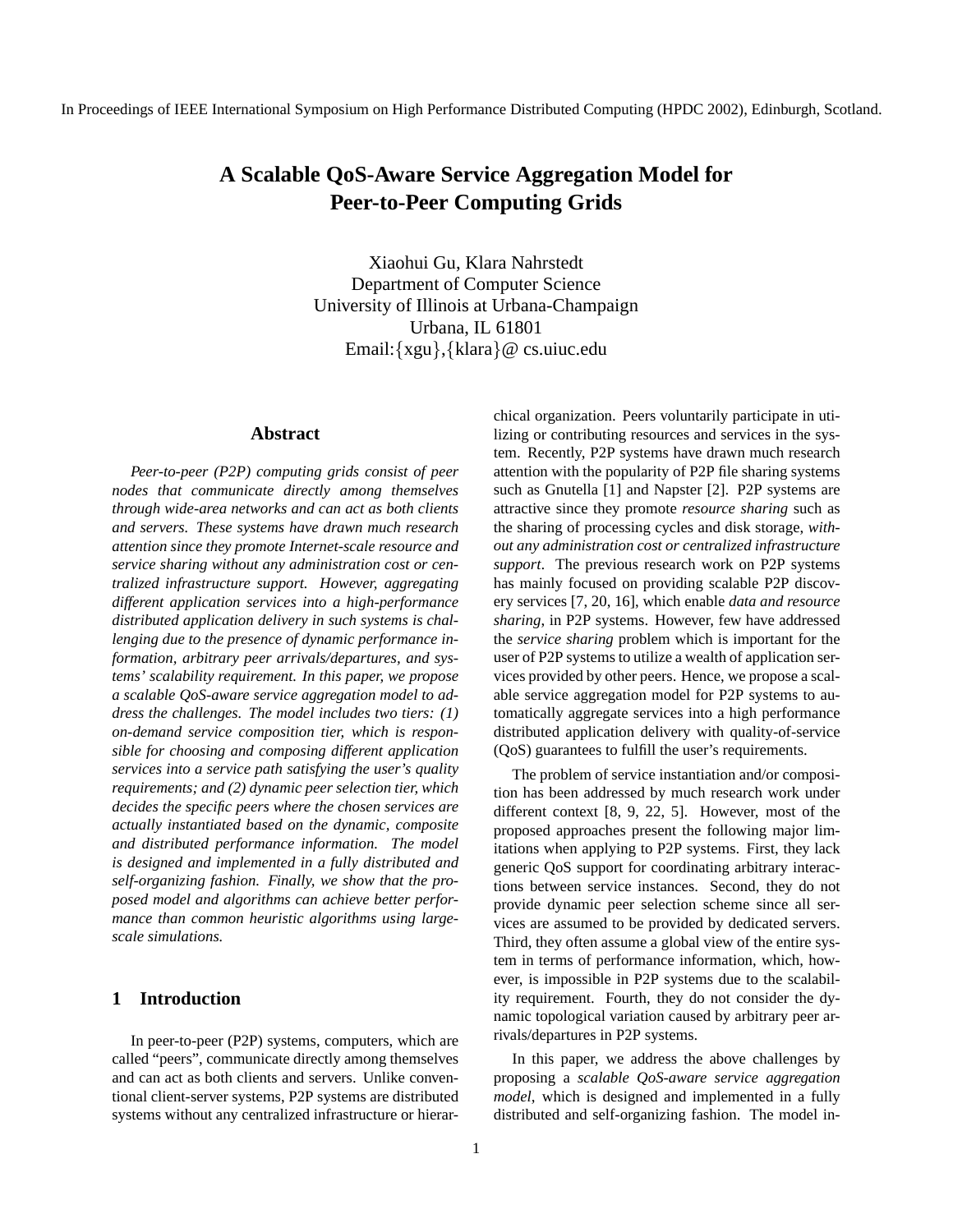



**Figure 1. Illustration of the application service model for P2P systems.**

cludes two tiers: (1) *on-demand service composition*; and (2) *dynamic peer selection*. The former is responsible for choosing suitable service instances, discovered in the current P2P system, to compose a distributed application delivery satisfying both the functional and non-functional (i.e., QoS) requirements of the user. To provide QoS support, we propose a quality consistency check algorithm to guarantee the consistency of quality parameters between any two interacting service instances while meeting the user's end-to-end QoS requirements. However, due to the inherent *redundancy* property of P2P systems, a service instance can have multiple replications, which are provided by different peers. Hence, we employ the *dynamic peer selection* tier to decide the specific peers where the service instances are actually executed. The selection decisions are made based on the dynamic and hop-by-hop  $1$  performance information such as system load, network bandwidth and delay. For providing highly available distributed applications in P2P systems, we also need to consider the topological variation, caused by arbitrary peer arrivals/departures, when we select peers for instantiating services. Hence, we use the *peer's uptime* as one of peer selection metrics, which is defined as the duration that the peer has remained connected to the P2P system. The up-to-date performance information is maintained at each peer host through a controlled, benefitbased probing method. The major advantages achieved by the *dynamic peer selection* are: (1) improved service request success rate; (2) improved service availability; (3) load balance in heterogenous environments; and (4) improved tolerance to the topological variation of P2P systems.

The rest of the paper is organized as follows. We introduce the system model in Section 2. Section 3 presents the design and algorithms of the scalable QoSaware service aggregation model, followed by the extensive simulation results, presented in Section 4. We discuss related work in Section 5. Finally, we conclude this paper in Section 6.

#### **2 System Model**

This section describes the system model. First, we present a component-based application service model to characterize the quality sensitive distributed applications such as the *video-on-demand* and *content retrieval* applications. Then, we introduce a network model for Internet-scale P2P systems. Finally, we present the overview of the QoS-aware service aggregation model.

#### **2.1 QoS-Aware Application Service Model**

We assume that each distributed application delivery consists of a list of composable service components, which are connected into a *service path*. Each service component accepts input data with a QoS level  $Q^{in}$ and generates output with a QoS level  $Q^{out}$ , both of which are vectors of application-level QoS parameters. The application-level QoS parameters can be data format (e.g., MPEG, JPEG) , frame rate (e.g., [0,20]fps), and others. In order to process input and generate output, a specific amount of resources  $R$  is required, which is a vector of required *end-system* resources (e.g., cpu, memory). The network resource requirements, such as bandwidth  $b_{i,j}$ , are associated with edges between two communicating components i and j. Figure 1(a) illustrates such a characterization in terms of QoS parameters and resources. Formally, we define the vectors  $Q^{in}$ ,  $Q^{out}$ , and R as follows:  $Q^{in} = [q_1^{in}, q_2^{in}, ..., q_n^{in}]$ ,  $Q^{out} = [q_1^{out}, q_2^{out}, ..., q_n^{out}], R = [r_1, r_2, ..., r_m].$  Intuitively, if a component A is connected to a component B,

<sup>&</sup>lt;sup>1</sup>The hop here refers to the application-level (e.g., TCP or UDP) connection between two peers.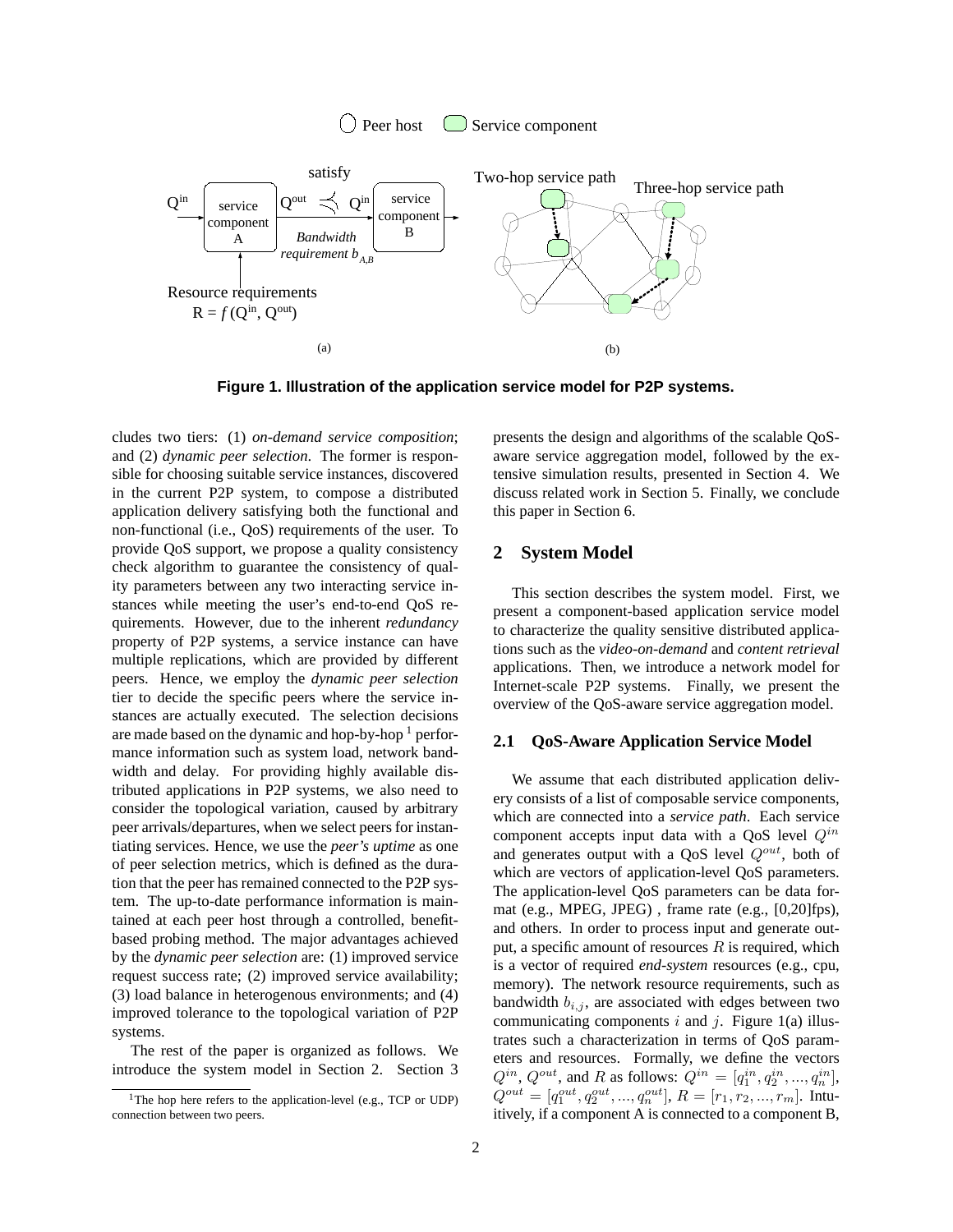the output QoS of A  $(Q_A^{out})$  must "match" the input QoS requirements of component B  $(Q_B^{in})$ . In order to formally describe this *QoS consistency* requirements, we define an inter-component relation " $\preceq$ ", called "*satisfy*", as follows:  $Q_A^{out} \preceq Q_B^{in}$  if and only if

$$
\forall i, 1 \le i \le Dim(Q_B^{in}), \exists j, 1 \le j \le Dim(Q_A^{out}),
$$
  
\n
$$
q_{Aj}^{out} = q_{Bi}^{in}, \text{ if } q_{Bi}^{in} \text{ is a single value;}
$$
  
\n
$$
q_{Aj}^{out} \subseteq q_{Bi}^{in}, \text{ if } q_{Bi}^{in} \text{ is a range value.}
$$
 (1)

The " $Dim(Q)$ " represents the dimension of the vector "Q". The *single value* QoS parameters include data format, resolution, and others. The *range value* QoS parameters include frame rate ([10fps,30fps]) and others. If the application delivery involves  $n$  peers except the peer requesting the application, then such an application delivery is defined as an n *hop service aggregation*, illustrated in Figure 1 (b). For example, the content retrieval application represents a single hop service aggregation. Note that the hop count here represents the number of application-level connections. Each hop in the service aggregation may include many network-level hops depending on the network distance between two peers.

#### **2.2 Network Model**

According to [17], peers are highly heterogeneous and also reluctant to report their performance information to other peers or deliberately misreport the information. Hence, in order to provide efficient QoS support, we assume that each peer proactively measures the performance information of other peers through probing. In order to achieve scalability and avoid flooding of probing messages, we assume that each peer can only probe a small number of "peer neighbors" whose resource information is the most important. To be specific, if peer B provides services that peer A needs, B is regarded as A's neighbor. If the service that peer B provides is the ith hop from the reverse direction of the service aggregation flow, then B is defined as A's *i-hop neighbor*. Moreover, if the service that peer B provides is part of an application that A needs, B is defined as the A's "direct neighbor". Otherwise, B is called "indirect neighbor". For example, in Figure 2, B1, B2, and B<sup>3</sup> are A's 1-hop *direct* neighbors.  $C_1$  and  $D_1$  are A's 2-hop and 3-hop *direct* neighbors, respectively.  $C_1$  and  $D_1$  are  $B_3$ 's 1-hop and 2-hop *indirect* neighbors, respectively. Such a relationship is dynamically decided by our *neighbor resolution protocol* introduced later in Section 3.3. We define M as the maximum number of peers whose performance information is maintained by any peer. Under such a constraint, any peer first probes its 1-hop direct neighbors, then 1-hop indirect neighbors, then 2-hop direct neighbors and so on.





# **2.3 Service Aggregation Model**

The service aggregation model dynamically composes and delivers high performance distributed applications for the user of P2P systems by exploiting the systems' inherent *redundancy* property, which is represented by the fact that: (1) the same application service (e.g., video player) can have multiple service instances (e.g., real player, windows media player), each of which has different  $Q^{in}$  and  $Q^{out}$  parameters; and (2) the same service instance (e.g., real player) can have multiple copies on different physical peer hosts (e.g., boston.cs.uiuc.edu, spica.hpl.hp.com). Hence, our solution tackles two key problems for aggregating services at setup time of each application session: (1) how to choose service instances with proper quality parameters  $Q^{in}$  and  $Q^{out}$  according to the user's end-to-end QoS requirements  $2$ ; and (2) how to select proper peers to execute the chosen service instances, according to the dynamic performance information of all candidate peers. To address the above problems, the service aggregation model includes two cooperating tiers: (1) *on-demand service composition*; and (2) *dynamic peer selection*. Upon receiving a user request, the *on-demand service composition* tier first chooses among those candidate service instances with different  $Q^{in}$  and  $Q^{out}$  parameters, to establish a QoS consistent (equation(1), Section 2.1) service path satisfying the user's end-to-end QoS requirements. Next, the *dynamic peer selection* tier is responsible for selecting proper peers to execute the service instances chosen by the first tier, according to the dynamic and distributed performance information. Such a service aggregation model would be beneficial to a range of quality-sensitive distributed applications in P2P systems such as the *content retrieval*, and Internet-based *multimedia streaming* applications.

 $2$ In this paper, we will not deal with the copy right problem. We assume that the service aggregation model always chooses service components that the user is authorized to use.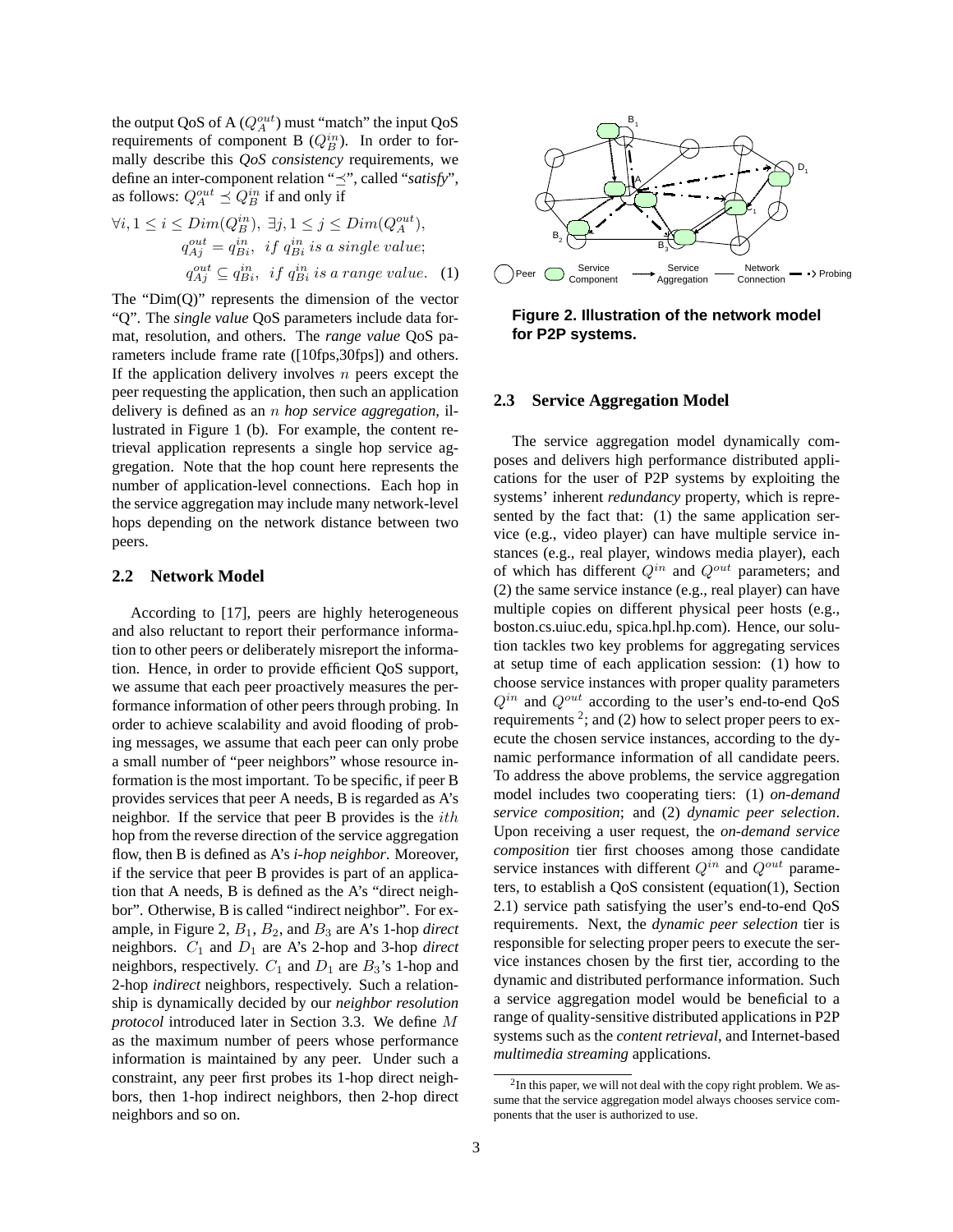# **3 Design and Algorithms**

This section describes the design details of the *QoSaware service aggregation* (*QSA*) model and algorithms. It enables high performance distributed application delivery in P2P systems by meeting the following challenges: (1) **Decentralization.** The solution must be fully distributed and only involve local computation based on local information; (2) **Scalability.** The solution must scale well in the presence of large number of peer nodes; (3) **Efficiency.** The solution should be able to utilize resource pools provided by P2P systems efficiently so that it can admit as many user requests as possible; and (4) **Load balance.** Although each peer makes its own decisions based on only local information, the solution should achieve the desired global properties such as load balance in P2P systems. We first state a number of key assumptions made by the service aggregation model and prove that those assumptions are valid in practice. We then describe the design details for the *ondemand service composition* and *dynamic peer selection* tiers, respectively.

#### **3.1 Assumptions**

First, we assume that application-level QoS specifications of each service instance are available and colocated with the service instance. Several programming environment and specification languages have been proposed to allow application developers to provide such QoS specifications [18, 15, 11]. Second, we assume that there exists a translator that can map the applicationlevel QoS specifications into the resource requirements (i.e., CPU, memory, network bandwidth/latency, etc.). Such a translation procedure can be performed based on two major approaches: (1) analytical translation; and (2) offline/online probing services, which have been addressed by a wealth of research work [3, 13, 21]. Third, this paper only deals with the initial setup phase for delivering distributed applications in P2P systems, the failure detection and recovery during a session are beyond the scope of this paper and have been addressed by some research work under different context [4].

#### **3.2 On-Demand Service Composition**

We now present the *on-demand service composition* tier, which is represented by the *service composer*. In order to compose a quality consistent service path satisfying the user's end-to-end QoS requirements, the *service composer* on the user's local host needs to execute the following major protocol steps:

• **Acquire and translate the user request.** The user can directly name the requested distributed application, such as *video-on-demand*. Then the request is mapped into a list of application services, called *abstract service path*, which is created by the QoS compiler [14] or other translators. Alternatively, the user can directly define the *abstract service path* (e.g., video server  $\rightarrow$  Chinese2English translator  $\rightarrow$  image enhancement  $\rightarrow$  video player). The user can also specify his QoS requirements using application-specific QoS parameters such as frame rate, response time.

- **Discover service instances.** Once the user request is acquired, the P2P lookup protocol, such as Chord [20] or CAN [16], is invoked to retrieve the locations (i.e., IP addresses) and QoS specifications  $(Q^{in}, Q^{out}, R)$  of all candidate service instances, according to the *abstract service path*.
- **Compose a QoS consistent shortest service path.** Due to the inherent *redundancy* property of P2P systems, multiple service instances, with different  $Q^{in}$  and  $Q^{out}$  parameters, may be returned for a required application service. Thus, the *service composer* establishes a QoS consistent shortest service path by using the information acquired in the previous step, according to the user's end-to-end QoS requirements and the resource requirements of each possible service path. We will discuss this step with more details later in this section.
- **Deliver the service path to the** *dynamic peer selection* **tier.** After the third step, a QoS consistent shortest service path is generated and then delivered to the *dynamic peer selection* tier.

Among the above four steps, the third one forms the key part of the *on-demand service composition* tier. It tackles the following two problems: (1) The composed service path must be QoS consistent which means that the  $Q^{in}$  of a service component must be "*satisfied*" (equ. 1, Section 2.1) by the  $Q^{out}$  of its predecessor; (2) If multiple QoS consistent service paths exist, the *service composer* should choose the one which has the minimum aggregated resource requirements so that the overall workload of a P2P system is minimized. We propose the algorithm *QCS*, the acronym of QoS consistent and shortest, to address the problems. It includes the following major operations, illustrated in Figure 3: (1) start from the (data) sink service, check the QoS consistency between the current examined service instance and all of its predecessors on the service path. If the  $Q^{out}$  of the predecessor satisfies the  $Q^{in}$  of the current examined service, then add a directed edge from the current examined service to the predecessor in the reverse direction of service aggregation flow. We assume that the  $Q^{out}$  of the sink service is set as the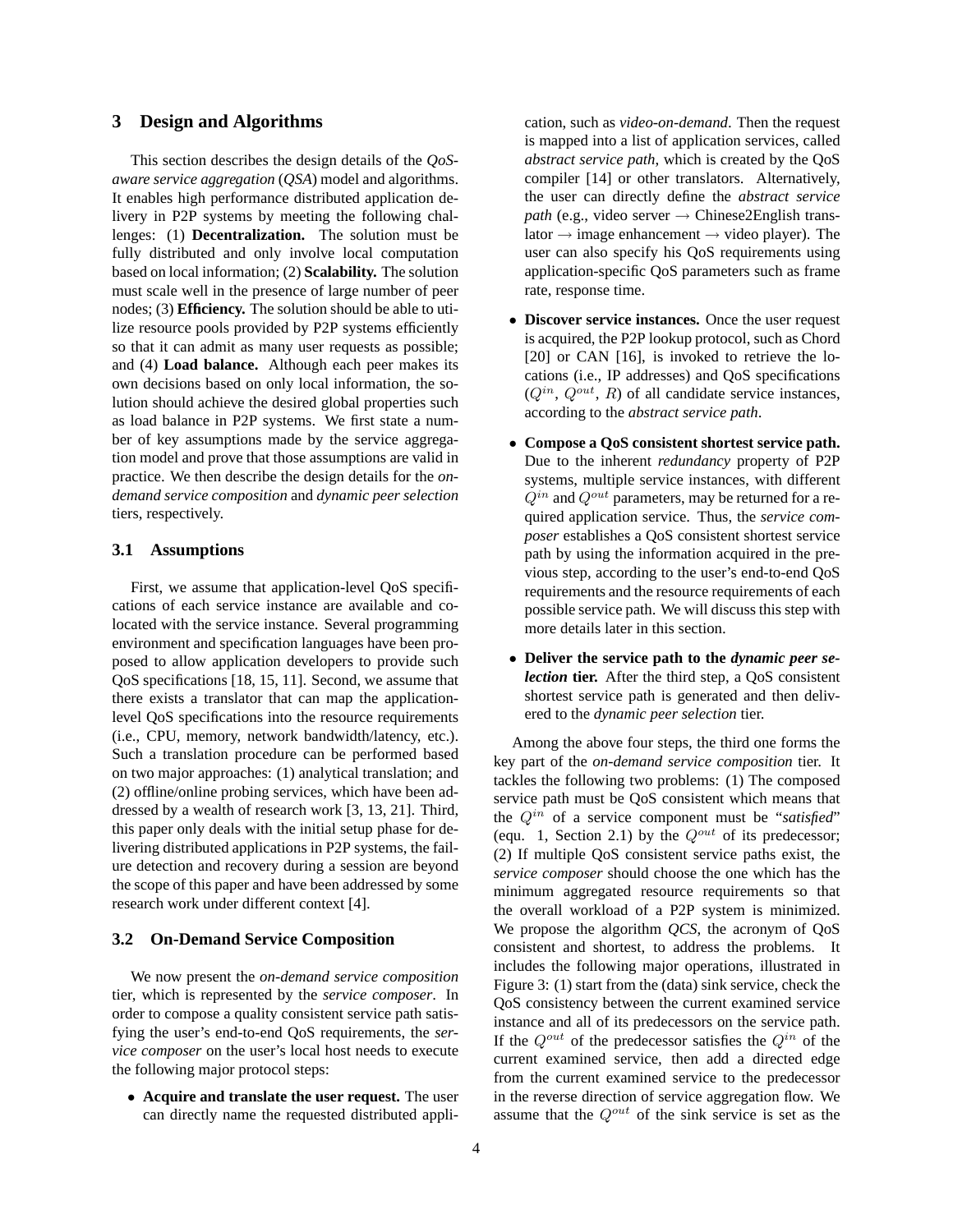

**Figure 3. Illustration of on-demand service composition.**

user's QoS requirements; (2) define the cost value on each edge from A to B as a resource tuple  $(R^B, b_{B,A})$ , where  $R^B = [r_1^B, r_2^B, ..., r_m^B]$  represents the end-system resource requirements of node B and  $b_{B,A}$  specifies the network bandwidth requirements from B to A  $3$ ; and (3) find the shortest path from the data sink node to the data source node using the Dijkstra's algorithm. In order to apply the Dijkstra's algorithm, we define the comparison of any two resource tuples as follows:

**DEFINITION 3.1** Given two tuples  $(R^B, b_{B,A})$  and  $(R^D, b_{D,C})$ , they can be compared in the following way:

$$
\sum_{i=1}^{m} w_i \cdot \frac{r_i^B - r_i^D}{r_i^{max}} + w_{m+1} \cdot \frac{b_{B,A} - b_{D,C}}{b^{max}} > 0
$$
  

$$
\Rightarrow (R^B, b_{B,A}) > (R^D, b_{D,C})
$$
 (2)

where  $r_i^{max}$ ,  $b^{max}$  represent the maximum values for the ith end-system resource type and network bandwidth respectively,  $w_i$  (1  $\leq$  i  $\leq$  (m+1), m is the number of all end-system resource types) are nonnegative values so that

$$
\sum_{i=1}^{m+1} w_i = 1
$$
 (3)

For any end-system resource type  $r_i$  (e.g., CPU, disk storage),  $\frac{r_i^B - r_i^D}{r_i^{max}}$  is a normalized value ranging between  $-1$  and  $1$ , while  $w_i$  represents its significance. Generally, we assign higher weights for more critical resources. For the network resource type,  $\frac{b_{B,A}-b_{D,C}}{b^{max}}$  is a normalized value between  $-1$  and 1, where  $w_{m+1}$  represents the importance of the network resource. For example, Figure 3 (c) illustrates such a QoS consistent shortest path (thick line). The computation complexity of the  $QCS$  algorithm is  $O(KV^2)$ , where V is the number of

candidate service instances, K is the number of candidate service instances for the source service.

Thus, the final result generated by the *service composer* is a QoS consistent service path satisfying the user's end-to-end QoS requirements and also has the minimum aggregated resource requirements. However, due to the redundancy property of P2P systems, each chosen service instance can be provided by multiple different peers. Hence, we propose the *dynamic peer selection* tier to map the service instance nodes onto the peer nodes and dynamically choose the most suitable peers to execute those service instances.

#### **3.3 Dynamic Peer Selection**

This section describes the dynamic peer selection tier in the QoS-aware service aggregation (*QSA*) model. The peer selection decision is made based on the resource requirements of the service instances and the performance information of different candidate peers. However, there are two difficulties for selecting proper peers in P2P systems: (1) each peer can only maintain the up-to-date performance information for a small number of peers for scalability; and (2) the required performance information is distributed and includes multiple factors such as the peer's uptime, system load, and network bandwidth/latency. Hence, we make the following design decisions for the *dynamic peer selection* tier, represented by the *peer selector*:

• **Distributed and hop-by-hop peer selection.** Since it is impossible for each peer to have the global view of the up-to-date performance information, the peer selection has to be performed in a distributed and hop-by-hop manner. To be specific, for an n-hop service aggregation, each peer, starting from the user's host, chooses the most suitable next hop peer among all candidate peers, according to its locally maintained performance informa-

 $3$ Since the sink service (start point of the graph) is the common part of all possible service paths, its resource requirements are not included in the calculation.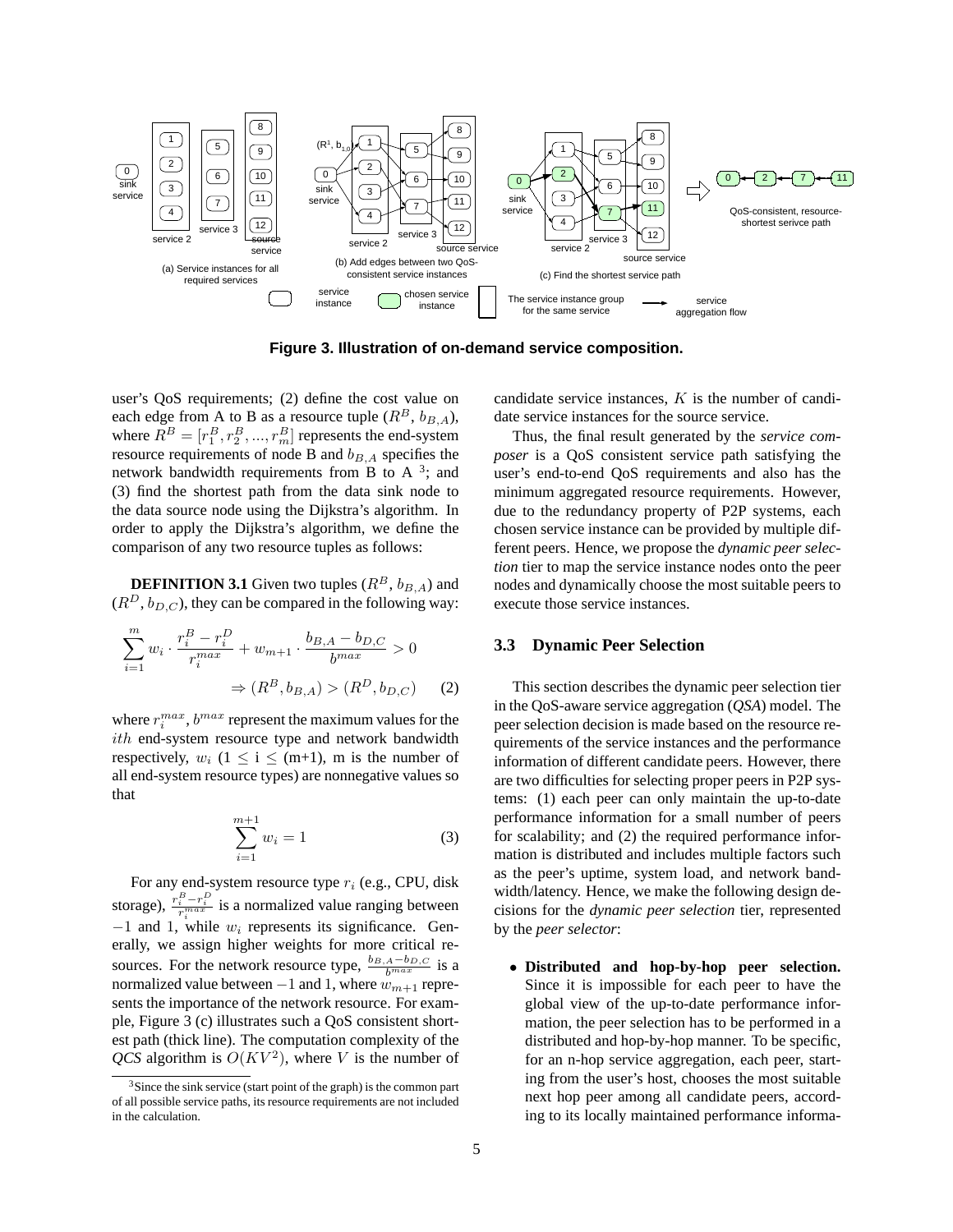

**Figure 4. Illustration of distributed, hop-by-hop dynamic peer selection.**

tion. Then, the peer selected in this step will be responsible for choosing the next hop peer and so on. Note that the peer selection procedure is performed in the reverse direction of the service aggregation flow. Figure 4 illustrates the process of dynamic peer selection in a four-hop service aggregation using the service path shown in Figure 3.

• **An integrated and configurable metric for peer selection.** Now we focus on a single peer selection step in which the current peer needs to choose the next hop peer according to its locally maintained performance information. If the candidate peers' performance information is not available, the peer selection falls back to a random policy. Otherwise, the *peer selector* first chooses among all candidate peers according to the match between (1) the candidate peer's uptime and the application's session duration for better tolerance to P2P systems' topological variation  $4$ ; (2) the candidate peer's resource availability and the service instance's resource requirements. Second, if multiple peers qualifies, the *peer selector* uses an integrated and configurable metric  $\Phi$  to choose the best one. The metric  $\Phi$  is proposed to tackle the problem of composite-value decision-making for peer selection. For this purpose, we define RA as the candidate peer's endsystem resource availability, and  $\beta$  as the end-toend available network bandwidth from the candidate peer to the current peer. The resource availability vector RA and the resource requirement vector R represent the same set of resources and obey the same order. In addition, we define  $b$  as the service instance's required network bandwidth. Based on the above definitions, the metric  $\Phi$  can be defined as follows:

$$
\Phi = \sum_{i=1}^{m} \omega_i \cdot \frac{ra_i}{r_i} + \omega_{m+1} \cdot \frac{\beta}{b} \tag{4}
$$

where  $\omega_i$  (1  $\leq$  i  $\leq$  (m+1)) are nonnegative values so that

$$
\sum_{i=1}^{m+1} \omega_i = 1\tag{5}
$$

The *peer selector* chooses the best candidate peer which maximizes the value of the above metric Φ. The value of Φ represents the *advantage* of selecting a specific peer to execute the service instance. First, for any end-system resource type  $r_i$  (e.g., CPU, memory, disk storage),  $\frac{ra_i}{r_i}$  is a normalized value which means that the larger ratio between the resource availability and the resource requirement is, the more advantageous it is to select this peer for achieving load balance in heterogeneous P2P systems.  $\frac{\beta}{b}$  represents the same meaning for the network bandwidth. In order to allow customization, we introduce  $\omega_i$   $(1 \leq i \leq m+1)$  to represent the importance of the ith resource type in making the peer selection decision. They can be adaptively configured according the application's semantics and user's preference.

• **Dynamic neighbor resolution.** According to the neighbor definition introduced in Section 2.2, the resolution of the neighbor list at each peer is dynamic and depends on the results from the *service composer*. Thus, the neighbor list at each peer is updated using the *dynamic neighbor resolution protocol*. To be specific, after the *service composer* generates a service path, it first updates the local host's direct neighbor list to include those candidate peers which provide the services on the service path. Then it notifies all candidate peers to update their indirect neighbor list to include those peers which provide the preceding services on the service path and so on. The neighbor list at each peer is maintained as soft states. Thus, the above notification messages are sent periodically to refresh the soft states as long as the service path is valid and needed.

<sup>4</sup>The uptimes of all participating peers must be greater than the application's session duration. Otherwise, if any of them leaves during the session, the application delivery fails.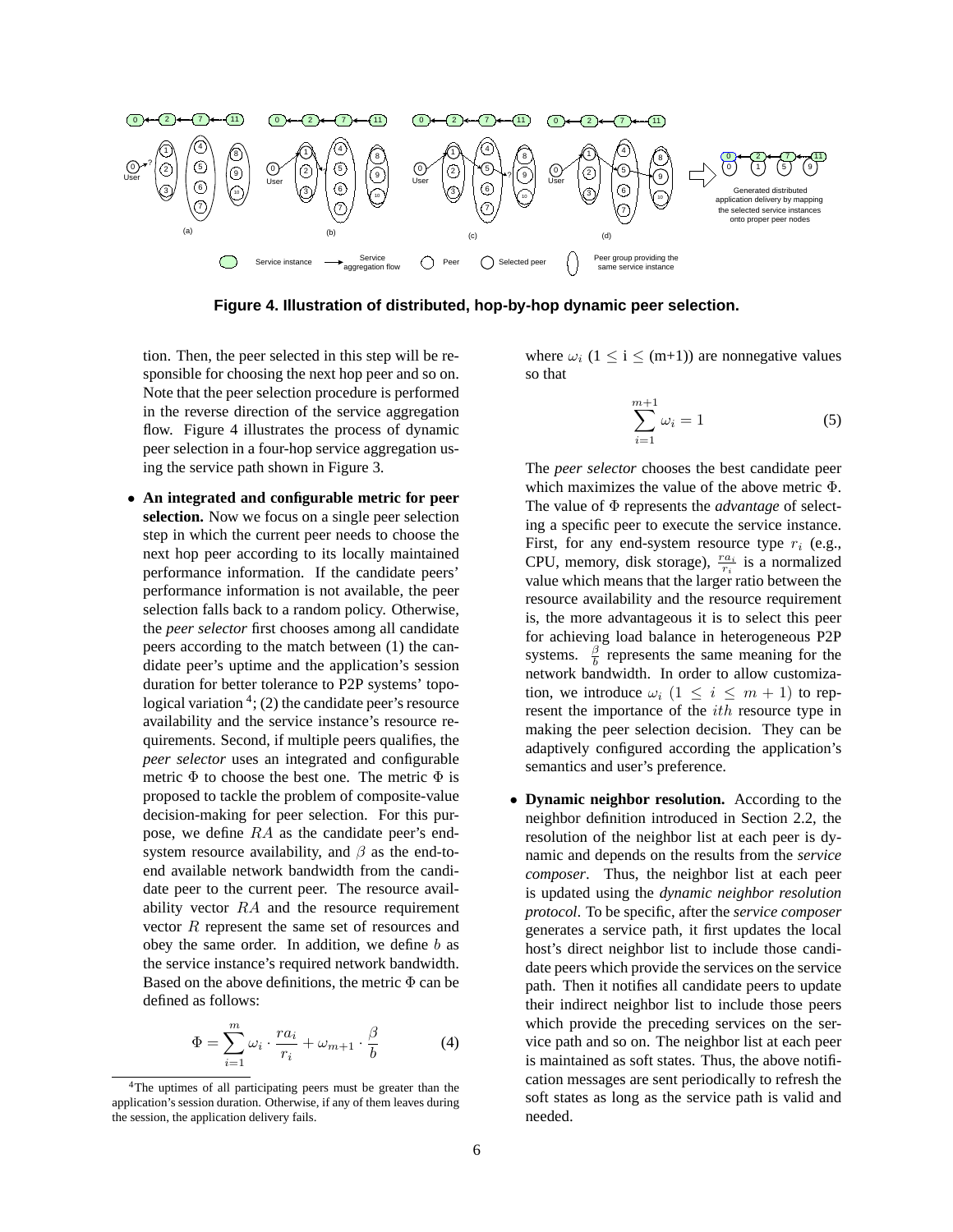At the end of the *dynamic peer selection* phase, the distributed application delivery can be started by backtracking the generated *peer path*.

# **4 Simulation Results**

In this section, we evaluate the performance of the QoS-aware service aggregation (*QSA*) model by simulation. We first describe our evaluation methodology. Then we present and analyze the simulation results.

#### **4.1 Evaluation Methodology**

We simulated a large-scale P2P system of  $10<sup>4</sup>$  peers. Each peer is randomly assigned an initial resource availability  $RA = [cpu, memory]$ , ranging from [100,100] to [1000,1000] units. Different units reflect the heterogeneity in P2P systems. For example, if we assign [100,100] units to a laptop, then we probably need to assign [500, 500] units to a desktop PC, and [1000, 1000] to a powerful cluster-based server. The end-to-end available network bandwidth between any two peers is defined as the bottleneck bandwidth along the network path between two peers, which is initialized randomly as 10M, 500k, 100k, or 56k bps. The network latency between two peers are also randomly set as 200, 150, 80, 20, or 1 ms [12].

The *QSA* algorithms are locally executed on each peer. They include processing user request, composing services, selecting peers and periodically probing neighbor peers. In our experiments, the maximum number of neighbor peers any peer can probe  $(M)$  is 100 so as to control the probing overhead within  $100/10000 = 1\%$ . During each minute, certain number of user requests are generated and assigned on a set of randomly chosen peers. The user request is represented by any of the 10 distributed applications whose service path lengths are between 2 to 5 and whose session durations are between 1 to 60 minutes. The user's QoS requirement is specified by a single parameter which has three levels: high, average, and low. Each service instance is also randomly assigned values for its  $Q^{in}$ ,  $Q^{out}$  and R parameters. The number of different service instances for each service is randomly set between 10 to 20. The number of peers which provide a specific service instance is randomly set between 40 to 80. The importance weights for different resource types are uniformly distributed.

The metric we use for evaluating the performance of the *QSA* algorithm is the *service aggregation request success ratio*, called  $\psi$ . A service aggregation request is said to be successful if and only if during the entire application session, all service instances' resource requirements are always satisfied by the resource availability along the aggregation path. On other words, a service

aggregation request is failed when its resource requirements cannot be satisfied or one of provisioning peers leaves during the session. The metric  $\psi$  is defined as the number of successful requests over the total number of all requests. Higher service aggregation request success ratio represents improved service availability and better load balance in heterogenous P2P systems. For comparison, we also implement two common heuristic algorithms: *random* and *fixed* algorithms. The *random* algorithm randomly chooses a QoS consistent service path (without considering the aggregated resource consumption) and randomly selects a set of provisioning peers for instantiating the service path. The *fixed* algorithm always picks the same service path for a distributed application delivery and chooses the dedicated peers to instantiate the service path. The *fixed* algorithm actually represents the conventional client-server systems.

The major goals of the *QSA* algorithm are to achieve better performance and higher tolerance to P2P systems' topological variation. Hence, we conduct two sets of experiments to evaluate how well the *QSA* algorithm meets these goals. In the first set of experiments, we assume that there is no topological variation in P2P systems. We study the *QSA*'s ability to achieve better performance than the *random* and *fixed* algorithms. In the second set of experiments, we consider the topological variation in P2P systems. We study the *QSA*'s resilience to the topological variation, compared with the *random* and *fixed* algorithms. In both sets of experiments, we use the *service aggregation request success ratio*  $\psi$  as the performance metric.

#### **4.2 Results and Analysis**

Figure 5 and Figure 6 shows the simulation results for the first set of experiments which do not consider the topological variation in P2P systems. In Figure 5, the X axis represents different service aggregation request rate, calculated by the number of requests per minute. The range of request rate is selected to reflect different workload of the P2P system. The Y axis shows the average service aggregation success ratio  $(\psi)$  achieved by the *QSA*, *random* and *fixed* algorithms. Each average success ratio value is calculated and averaged over a period of 400 minutes. The results show that the average success ratio of the *QSA* algorithm is always higher than the other two heuristic algorithms under all request rates. The reason is that the *QSA* algorithm reduces the overall workload of the P2P system by choosing the service path with minimum aggregated resource consumption. Moreover, the *QSA* algorithm achieves better load balance by always selecting the peers which have the most abundant resources. The *random* algorithm achieves lower success ratios than the *QSA* algorithm,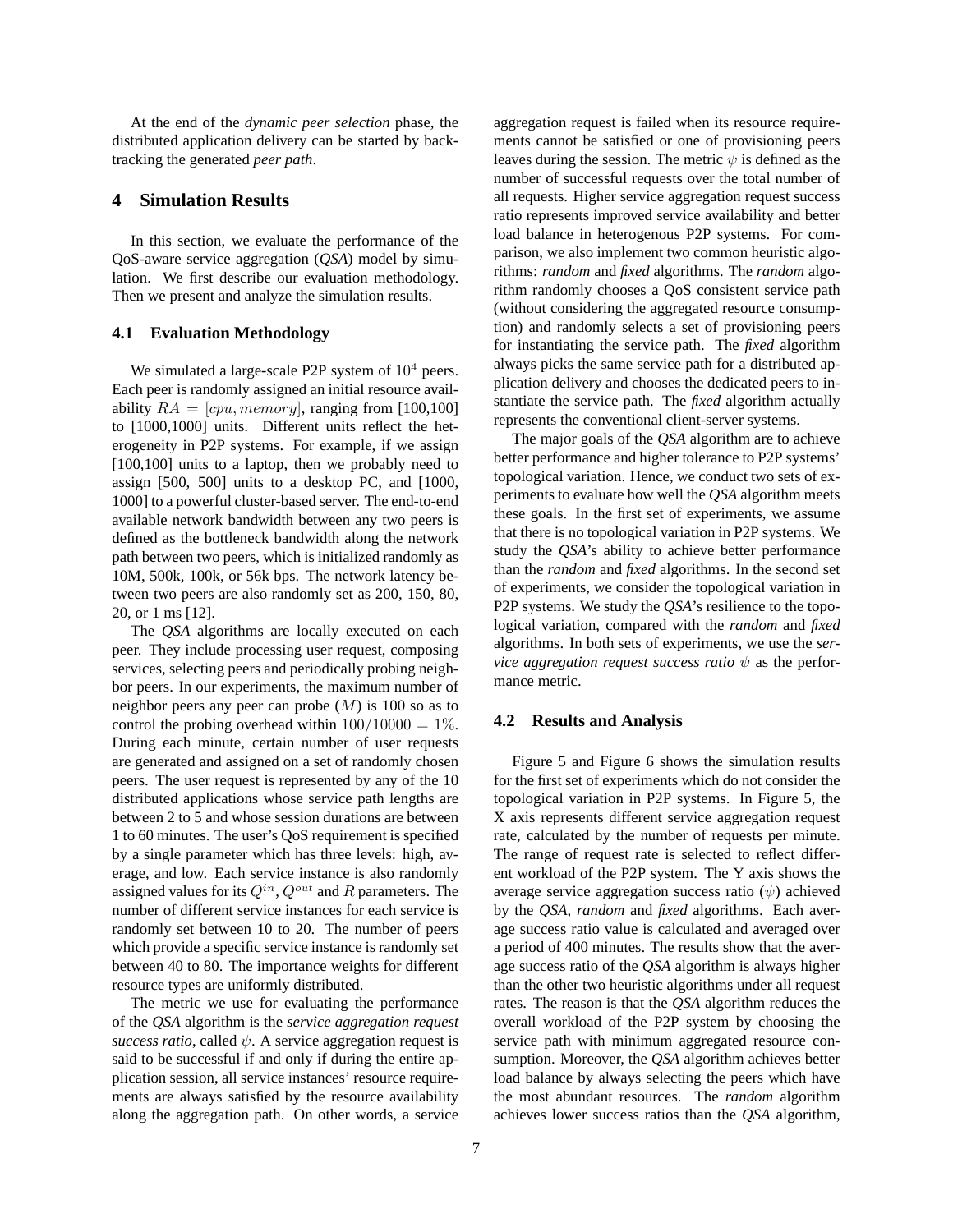

**Figure 5. Average success ratio under different service aggregation request rates , over a period of 400 minutes without topological variation.**



**Figure 7. Average success ratio under different topological variation rate (peers/min) over a period of 60 minutes with request rate** = **100 req/min.**

but much higher success ratios than the *fixed* algorithm. Such results reflect the prominent advantage of P2P systems compared to the traditional client-server systems due to its natural redundancy property for better load balance. Figure 6 gives a more detailed picture about the success ratio fluctuations under a particular request rate (200 requests/minute). Each run of simulation lasts 100 minutes and the success ratio value is sampled every 2 minutes. We observe that the success ratio of *QSA* is consistently higher than those of *random* and *fixed*. The former may be higher than the latter two as much as 15% and 90%, respectively.

The second set of simulation results are illustrated in Figure 7 and Figure 8. In this set of experiments, we consider the topological variation in P2P systems, which is measured by the number of peers leaving or arriving



**Figure 6. Success ratio fluctuation within a period of 100 minutes, for the request rate** = **200 req/min without topological variation.**



**Figure 8. Success ratio fluctuation within a period of 60 minutes, for the request rate** = **100 req/min, and topological variation rate** = **100 peers/min.**

every minute. Figure 7 shows the average success ratios achieved by *QSA*,*random* and *fixed* under different topological variation rates. Each run of simulation lasts 60 minutes under a fixed request rate (100 requests/minute). Figure 8 shows the success ratio fluctuations for a fixed topological variation rate (100 peers/minute) with a particular request rate (100 requests/minute). Both simulation results prove that *QSA* tolerates topological variation best and uniformly achieves the highest success ratio. The reason is that when *QSA* selects among candidate peers for instantiating a service instance, it takes the peers' average uptimes into account but *random* and *fixed* do not. The *QSA* algorithm always chooses those peers connected to the P2P system for an average duration which is longer than the application's session duration in hope that those peers will continue to be con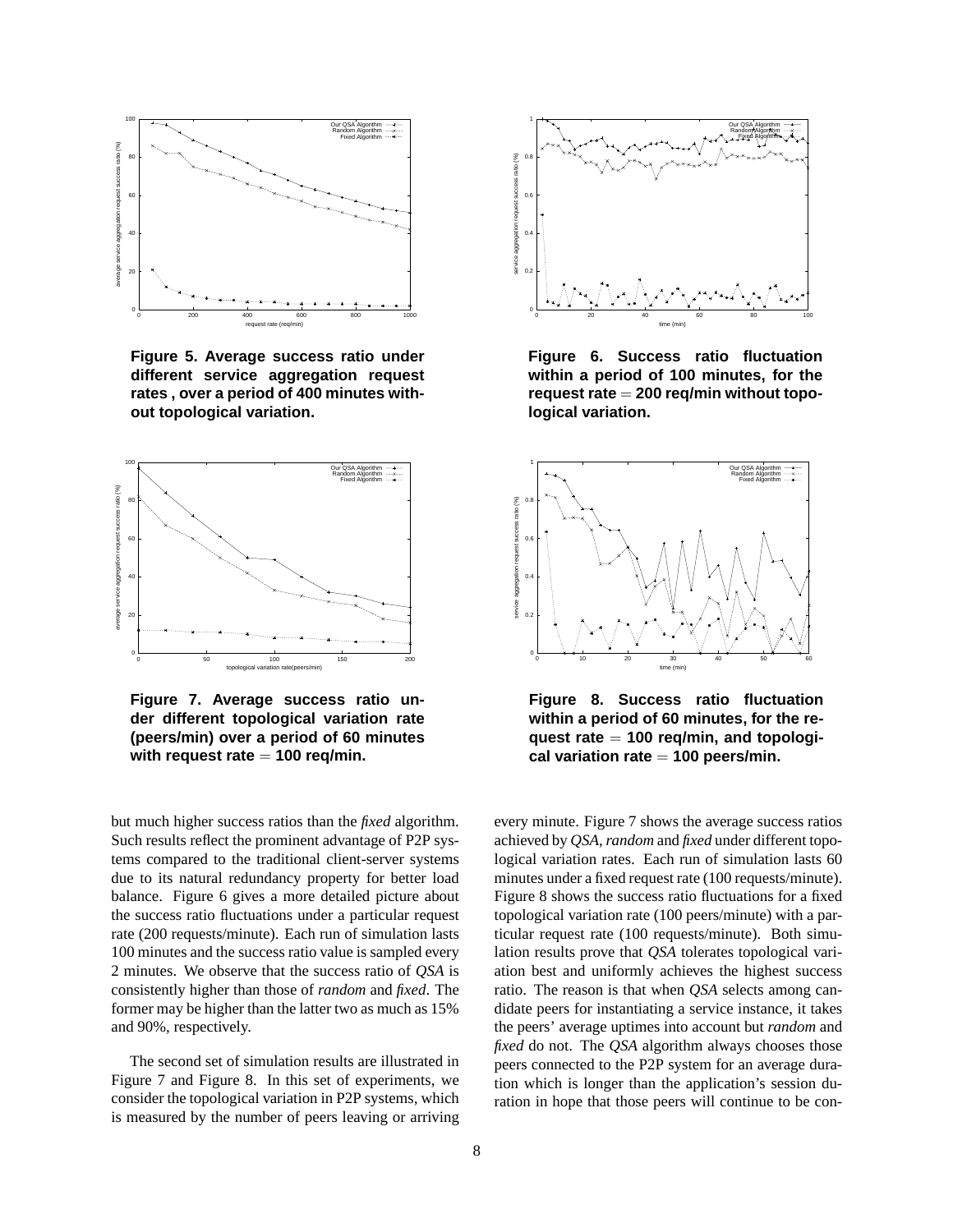nected with the P2P system for at least the same duration. However, such a heuristic cannot be true all the time. Hence, the results in Figure 7 and Figure 8 show that the performance of P2P systems is very sensitive to the topological variation, even with a small number of peer arrivals/departures (≤ 2% total peers). Under such circumstances, we do need runtime failure detection and recovery to improve the performance.

# **5 Related Work**

Recently, P2P systems have drawn much research attention with the popularity of P2P file sharing applications such as Gnutella and Napster. However, most of the research work, such as Chord [20] and CAN [16], focuses on providing an efficient lookup service which enables the data (e.g., mp3 files) and resource (e.g., disk storage) sharing in P2P systems. We believe that in order to make P2P systems become more successful, a scalable and QoS-aware *service sharing* support is also necessary so that various high performance distributed applications such as *media-on-demand* and *value-added information processing* can be accessed by the users of P2P systems. Hence, we remedy this situation by proposing a scalable, QoS-aware service aggregation model for P2P systems.

The problem of service aggregation has been addressed by different research work. In the Ninja project [9], service aggregation is performed by composing a sequence of application-level service operators and connectors into a customized delivery to heterogeneous clients, which is called a *service path*. Since the Ninja project aims to support client-server based Internet services, it presents several limitations when applying to peer-to-peer systems. For example, it does not support dynamic peer selection since all services are assumed to be provided by dedicated servers. Also it does not consider the dynamic and ad hoc membership problem presented in P2P systems. The authors in [22] proposed an application-level solution for finding multimedia service path in the media service proxy network. The service path finding takes into account the end-to-end resource availability and is integrated with a resource monitoring mechanism. However, their solution requires each media proxy to maintain a global view of the entire media proxy network in terms of resource availability. Hence, their solution only applies to the small size proxy network, and thus does not meet the scalability requirement of P2P systems. Finally, in [10], we proposed a centralized approach to address the service composition and instantiation problems in ubiquitous computing environments. We achieved scalability by applying a hierarchical design to the ubiquitous computing environment. However, such a solution is not suitable for P2P systems

which have neither centralized infrastructure support nor hierarchical organization. Hence, the originality of this paper comes from the fact that we target to large-scale P2P systems and meet the scalability challenge by using a fully distributed solution.

Other closely related work includes different server selection solutions for the Internet applications such as the World Wide Web. In [6], the authors propose a dynamic server selection scheme which is based on the online measurements of network bandwidth and latency. Also in [19], the authors study the effectiveness of DNSbased sever selection scheme which redirects the client requests to the closest point of service. Our dynamic peer selection algorithm shares the same idea with the above work that application-level services should be instantiated selectively based on the dynamic performance information such as network bandwidth, latency and distance (hop count). However, since the server selection solutions only deal with a fixed set of dedicated servers, they did not meet the new challenges in P2P systems which are addressed by our dynamic peer selection solution. For instance, peer selection must consider the peer's uptime to deal with the dynamic membership problem in P2P systems, for assuring high service availability. Moreover, the dynamic peer selection must be performed in a distributed manner in order to meet the scalability requirements of P2P systems.

# **6 Conclusion and Future Work**

We have presented a scalable QoS-aware service aggregation model for providing high performance distributed applications in peer-to-peer systems. The major contributions of the paper are as follows: (1) solve two key problems, *service composition* and *peer selection* in an integrated service aggregation model; (2) present an *on-demand service composition* algorithm which generates a quality consistent service path with minimum aggregated resource requirements while satisfying the user's end-to-end QoS requirements; (3) provide a scalable dynamic peer selection scheme for instantiating the service path. We have implemented a simulation testbed and our initial simulation results illustrate the effectiveness of the proposed model and algorithms. In the future, we will implement a prototype of our model and test it in the real Internet environment. We will also investigate how to include other desirable system properties such as stability and fault tolerance into our model.

# **7 Acknowledgment**

This work was supported by the NASA grant under contract number NASA NAG 2-1406, NSF under contract number 9870736, 9970139, and EIA 99-72884EQ.